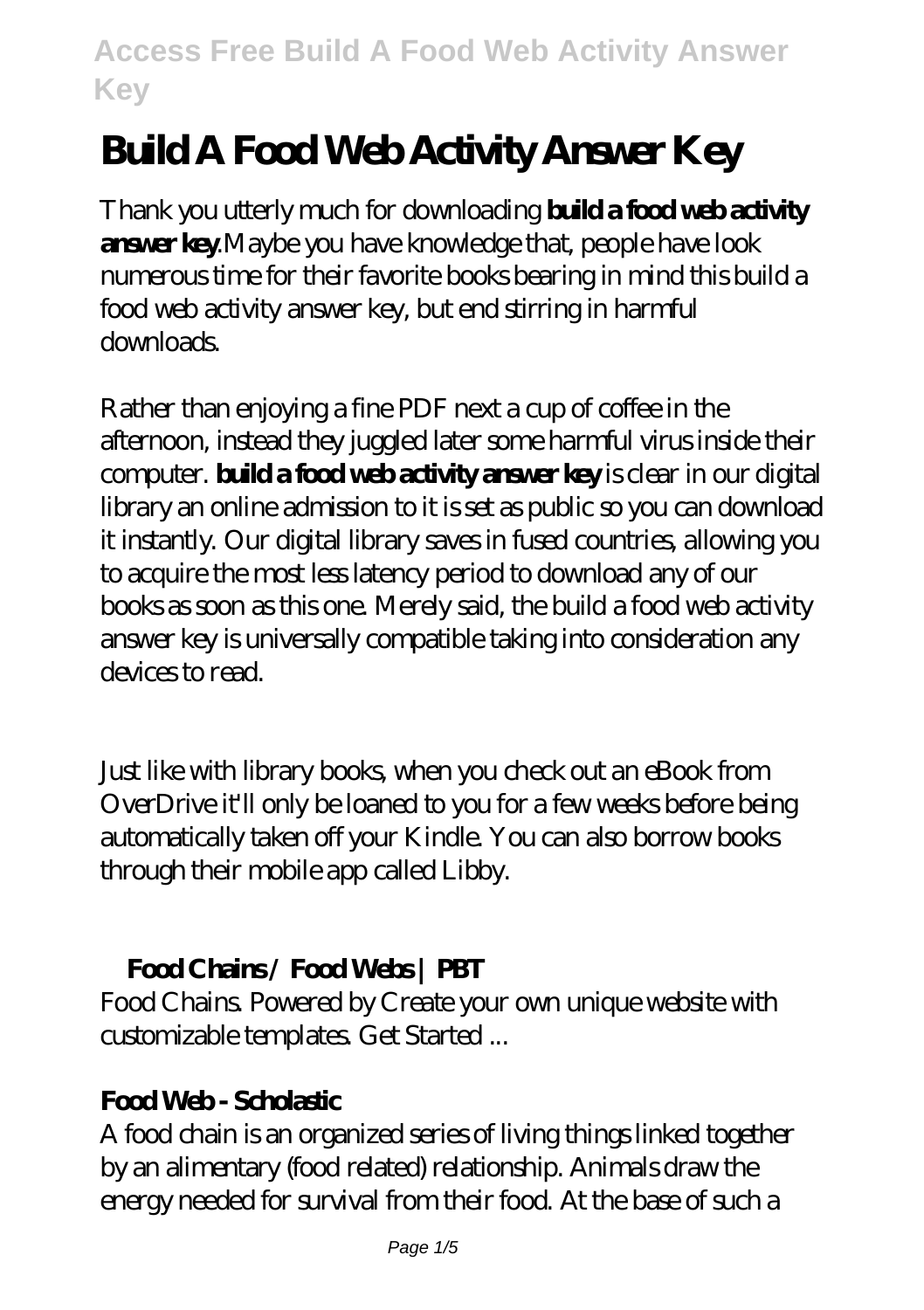chain one finds the producers. These are terrestrial plants or aquatic ones (algae, phytoplankton). They make their own organic matter from nutrients, CO2, and light (photosynthesis).

#### **Food Chain Worksheets**

This Build a Food Web Activity Activities & Project is suitable for 3rd - 6th Grade. Entangle your life science class in learning with this collaborative food web activity. Using pictures of the plants and animals native to a particular ecosystem, young biologists work in small groups to construct visual representations of the interdependent relationships that tie them all together.

## **Food Web Game - COOL Classroom**

Food Chain. In addition to ecosystems and food chains, these printable worksheets also cover consumers and producers, as well as herbivores, carnivores, and omnivores. Common Core alignment can be viewed by clicking the common core .

# **Build a Food Web Activity Activities & Project for 3rd ...**

Food Chains and Webs Student Worksheet Part 4. Model evaluation In science, models are used to represent explanations and predications. The food chain, food web, and energy pyramid are all models that show feeding relationships and allow us to make predictions.

# **Build a food chain. An online game for kids**

Food Web Game - COOL Classroom

# **Food Web Activity**

How to play the food chain game: Click on "start quiz". The food chain starts with a picture of something. Click on the picture of the thing you think comes next in the food chain. Click the "check" button at the bottom of the page. Click "next" once you've learned about the pext step of the food chain. Continue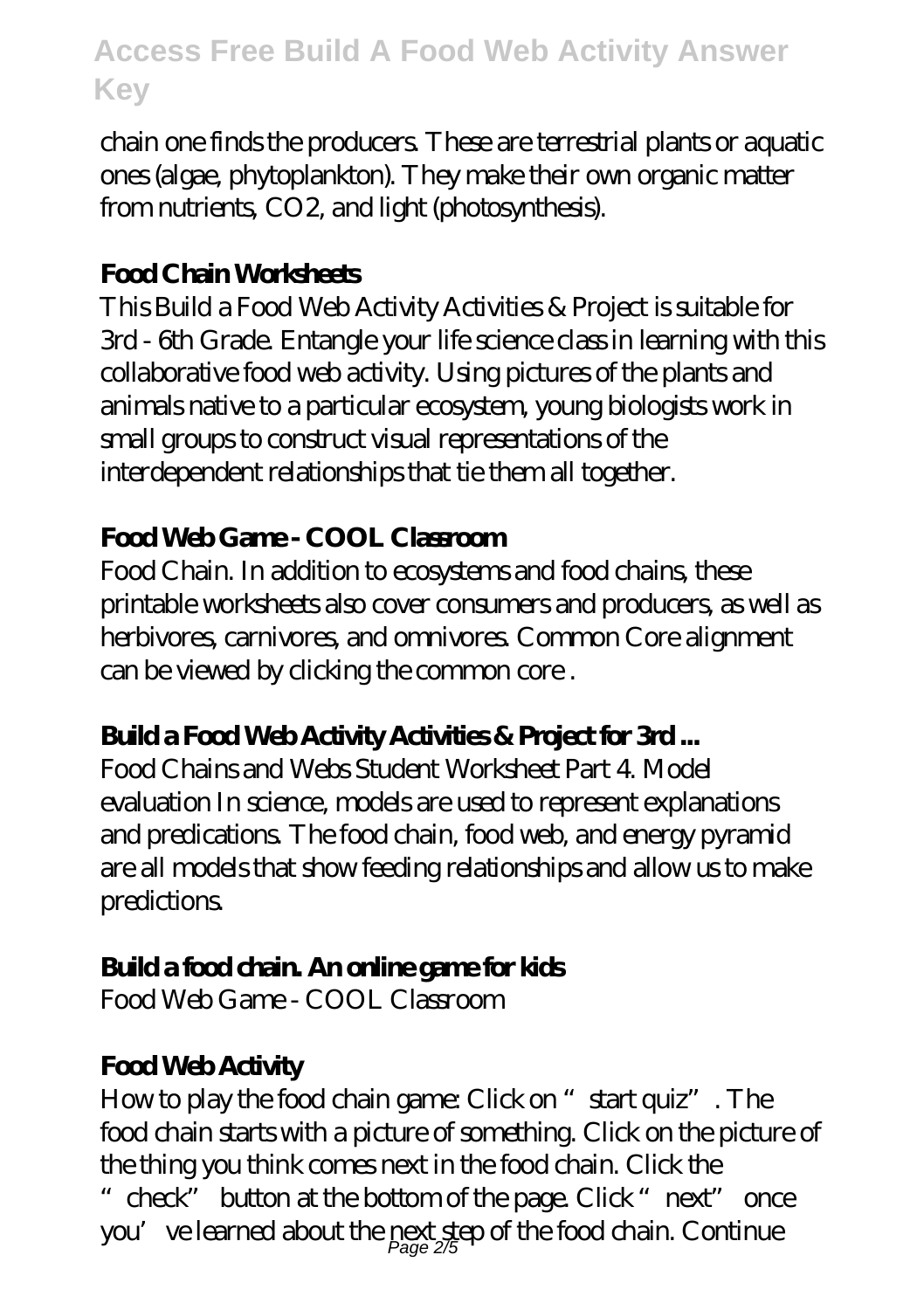until you have a complete food chain.

### **Building a food web – interactive simulations – eduMedia**

In this activity, students build their own food web using images of organisms from the marine ecosystem. This activity can be done indoors on paper or outdoors on a tarmac surface using chalk. In this activity, students build their own food web using images of organisms from the marine ecosystem.

#### **Food Web Activities - Exploring Nature Science Education ...**

Food Chain Key (optional for use in giving to students before they build the food webs as a review (1per group) during the activity, or for assessment purposes at the end of the activity (print one for yourself) (PDF, external link) Glue; Poster board or other large piece of paper to glue food webs on; Scissors for each student group

#### **Food Chains - Interactive Learning Sites for Education**

Build a Food Web Activity 1 As you have learned, a food web is a depiction of how energy moves through a community of organisms. Food chains show only a single set of energy transfers, ignoring that many organisms obtain energy from

#### **Building A Classroom Food Web - The Exploring Nature ...**

Food webs, trophic levels, food chain, Logged in as Bingbot Click here to login as a teacher. Toggle navigation. Index . Main Index; About Us ~ Contact Us ... Build a Forest Food Web Activity . Build an Antarctic Food Web. Connect the Predators to Their Prey to Create a Food Web. Coral Reef Food Web Activity.

#### **STUDENT ACTIVITY: Build a marine food web**

Building A Classroom Food Web On the Species Consumption KEY are all the species in a food web and what they eat. You can hand this out to your students or have them research their own species feeding habits to make this activity an interdisciplinary with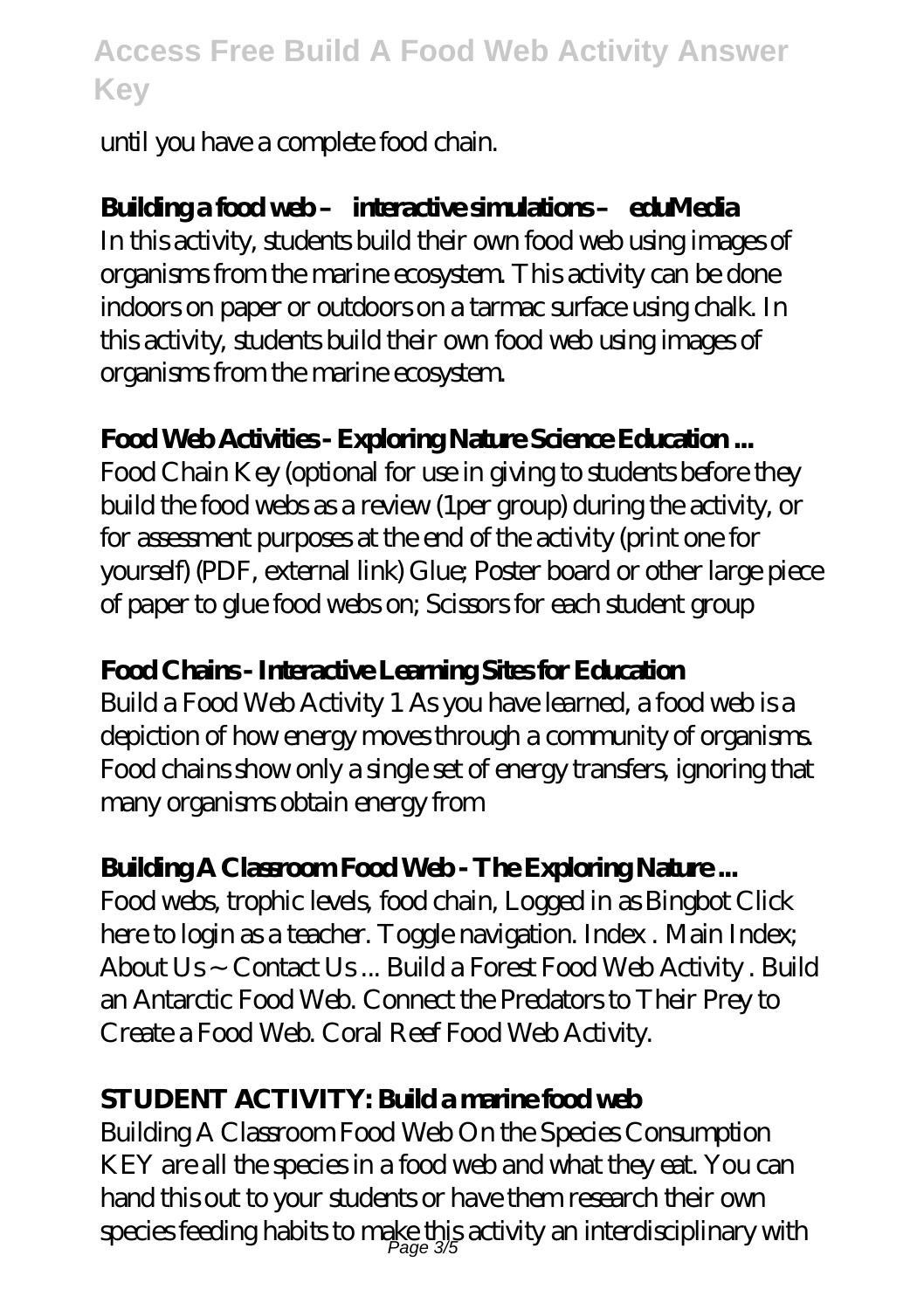ELA components. Students can each be responsible for one part of the food web.

### **Endangered Ecosystems: Build a Food Web**

3. Give each student or group a set of organism cards (small). You may want to start the food web building activity by asking students to use their organism cards to build simple food chains before they move on to build a web. For example: 4. Working on a large piece of plain paper, ask students to use the organism cards and the

#### **Build a Food Web Activity - sciencegeek.net**

Build a Food Web: An Endangered Ecosystems Activity. This fun interactive activity challenges students to match common predators of a Mexican ecosystem with their prey. Grades  $3-5, 6-8, 9-12$ . Activity Type. Computer Lab Activities.

### **Weaving the Web - Smithsonian Institution**

Food Web - Scholastic

### **Build a Food Web: An Endangered Ecosystems Activity ...**

The first activity will have you investigate some of the animals in the Mexican ecosystem. Figure out who are the predators and who are their prey and build your own food web.

#### **Food Chains and Webs Student Worksheet CREATING CHAINS AND ...**

Materials 1. Ball of yarn 2. Activity Sheets 1- 8 (pictures of prairie plants and animals) 3. Tape to attach pictures to clothing 4. Space for the class to form a large circle Background Living Things Need Energy From Food Energy can be defined as the capacity for change.

# **Build A Food Web Activity** Page 4/5